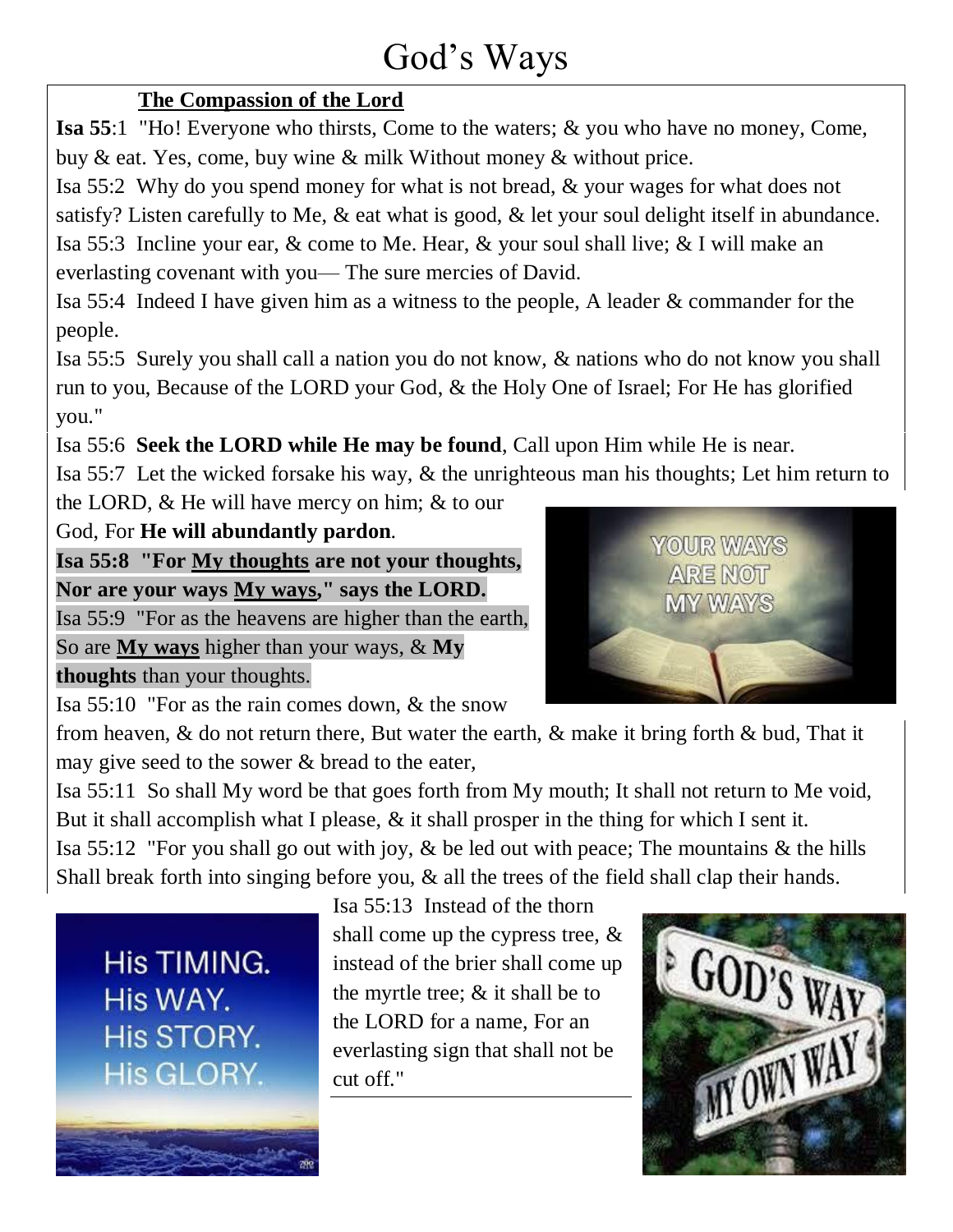"God's Ways" in this passage is (in the context) connected with the subject of pardon ie the plans and purposes of God in regard to forgiveness are as far above those of people as the heavens are higher than the earth, Isa\_55:9.

# **5 Ways on how is** *God's way* **of forgiveness is different than "man's way"?**

Isaiah doesn't say *here* …we need to see the views presented in other parts of the Bible.

1. People find it difficult to pardon at all. They harbor malice; they seek revenge; they are slow to forgive an injury. Not so with God. He harbors no malice; he has no desire of revenge; he has no reluctance to forgive.

**Mic 7:18-19 Who is a God like you, pardoning iniquity and passing over transgression for the remnant of his inheritance? He does not retain his anger forever, because he delights in steadfast love. He will again have compassion on us; He will tread our iniquities underfoot. You will cast all our sins into the depths of the sea.**

2. It may refer to the number of offences. People, if they forgive once, are slow to forgive a second time, and still more reluctant to forgive a third time, and if the offence is often repeated they refuse to forgive altogether. Not so with God. No matter how often we have violated his law, yet He can multiply forgiveness in proportion to our faults.

**Luk 17:3-4 Take heed to yourselves. If your brother sins against you, rebuke him; if he repents, forgive him. if he sins against you seven times in a day, seven times in a day returns to you, saying, 'I repent,' you shall forgive him."**

**Mat 18:21-22 Then Peter came to Him and said, "Lord, how often shall my brother sin against me, and I forgive him? Up to seven times?" Jesus said to him, "I do not say to you, up to seven times, but up to seventy times seven.**

3. The number of the offenders. People may pardon one or a few who injure them, but if the number is greatly increased, their compassions are closed, and they feel that the world



 $\bullet$ 

is arrayed against them. Not so with God. No matter how numerous the offenders - though they embrace the inhabitants of the whole world - yet he can extend forgiveness to them all. **Joh 3:16-17 For God so loved the world that He gave His only begotten Son, that whoever believes in Him should not perish but have everlasting life. For God did not send His**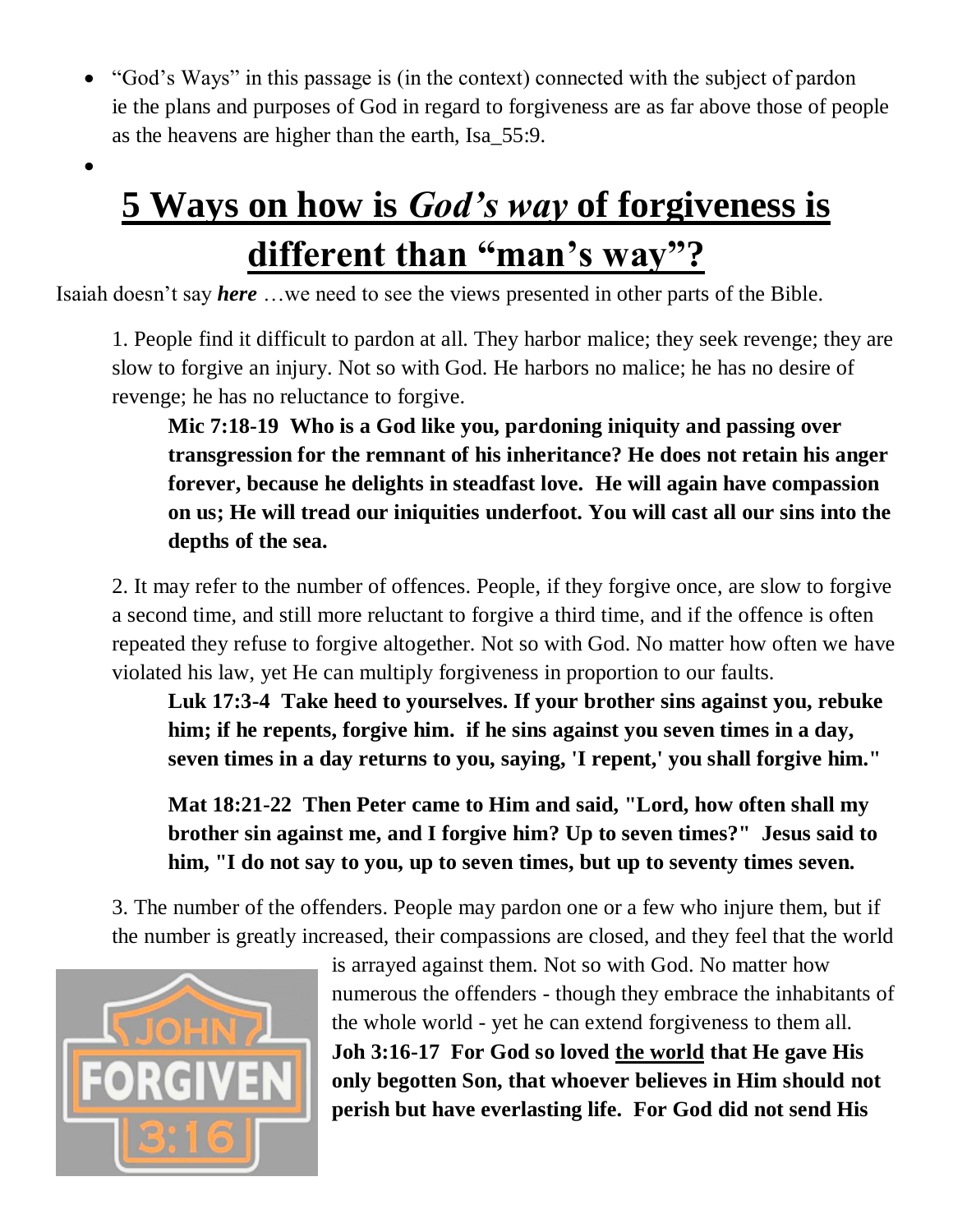**Son into the world to condemn the world, but that the world through Him might be saved.**

# **Rom\_5:8 But God demonstrates His own love toward us, in that while we were still sinners, Christ died for us.**

4. In regard to the aggravation of offences. People forgive a slight injury. However, if it is aggravated, they are slow to pardon. But not so with God. No matter how aggravated the offence, he is ready to forgive.

**Eph 4:31-32 Let all bitterness, wrath, anger, clamor, and evil speaking be put away from you, with all malice. And be kind to one another, tenderhearted, forgiving one another, even as God in Christ forgave you.**

**Pro 16:32 He who is slow to anger is better than the mighty, And he who rules his spirit than he who takes a city.**

5. God's thoughts in regard to the mode of pardon are far above ours. The plan of



forgiveness through a Redeemer - the scheme of pardon so fully illustrated in Isa\_53:1-12 (the suffering servant) is awesome. God's Plan to send His Son …was one which man could not have thought of, and which surpasses all the schemes and plans of people. In this respect, God's ways are not, our ways, and his thoughts are not our thoughts.

**1Jn\_4:9 In this the love of God was manifested toward us, that God has sent His only begotten Son into the world, that we might live through Him.**

His ways are not our ways, & his thoughts are not ours … in regard to his plans in the creation & government of the world. **He has plans** for accomplishing his purposes which are **different from ours**, & he secures our own welfare by schemes that cross our own. He *sometimes* disappoints our hopes; foils our expectations; crosses our designs; removes our property, or our friends; & thwarts our purposes in life. He *sometimes* leads us in a path which we had not intended: & secures our ultimate happiness in modes which are contrary to all our designs & desires.

# *It follows from this:*

1. That we should **form our plans** with **submission** to the higher purposes of God. **1Co 6:20 For you were bought at a price; therefore glorify God in your body and in your spirit, which are God's.**

**Luk 14:25-27 Now great multitudes went with Him. And He turned and said to them, "If anyone comes to Me and does not hate his father and mother, wife and children, brothers and sisters, yes, and his own life also, he cannot be**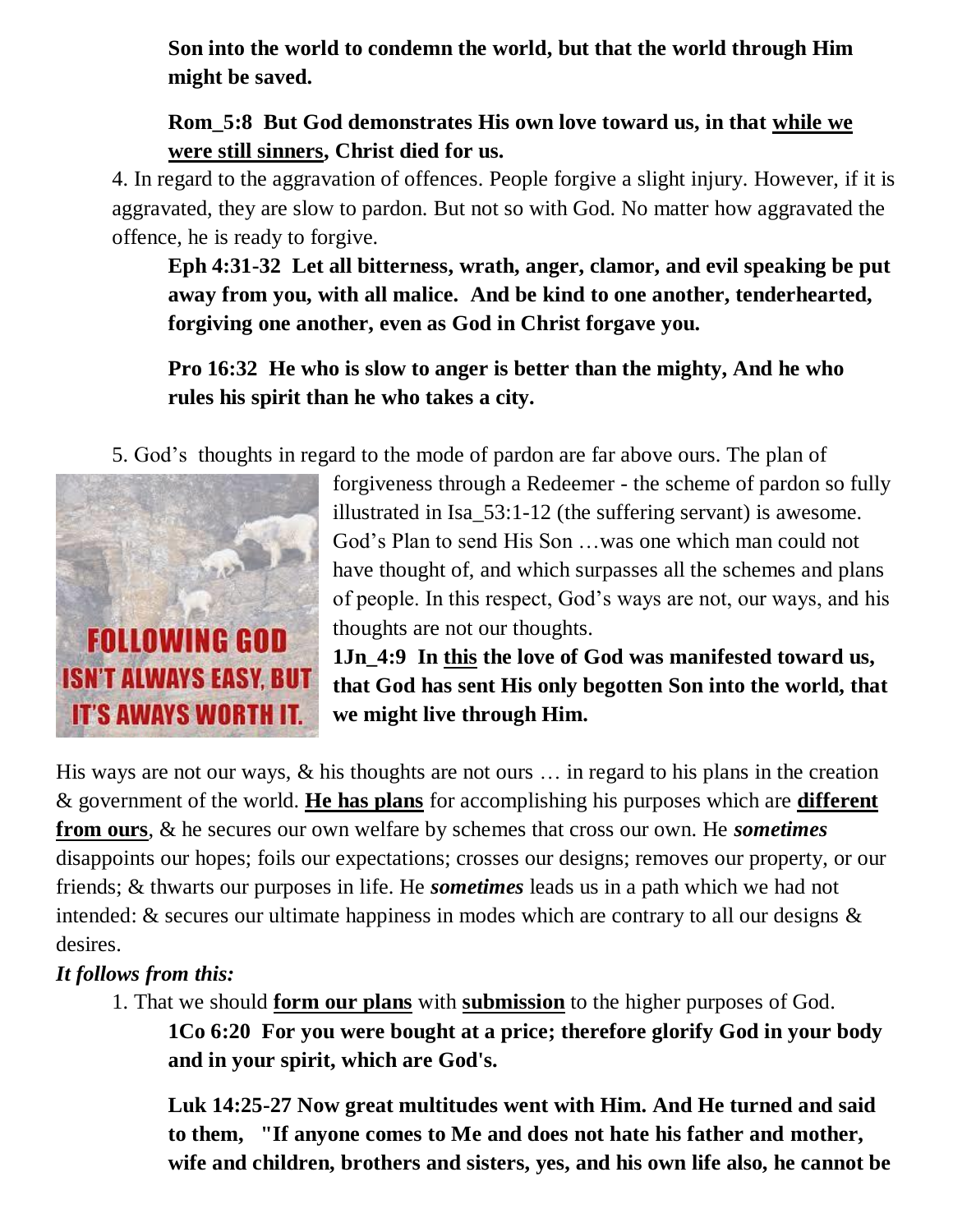**My disciple. And whoever does not bear his cross and come after Me cannot be My disciple.** 

… (*planning, consideration done to build a tower)…*

**Luk 14:33 So likewise, whoever of you does not forsake all that he has cannot be My disciple.**

2. We should resign ourselves to Him when he chooses to thwart our plans, and to take away our comforts.

**Php 4:11-13 … I have learned in whatever state I am, to be content: I know how to be abased, and I know how to abound. Everywhere and in all things I have learned both to be full and to be hungry, both to abound and to suffer need. I can do all things through Christ who strengthens me.**

------------------------------------------------------------------------------------------------

That's "**ONE WAY**" (Isaiah 55 & "God's way" of forgiveness) that "His ways" are above "our ways" … What are some other "ways of God" that might be unknown or unexpected?

 We are in God's Church… **Are "His ways" a mystery to us?** Or just to "the world" who does not know the Father … and the Son who came to reveal Him?





**Psa 103:7 He made known His ways to Moses, His acts to the children of Israel. Exo 33:13 Now therefore, I pray, if I have found grace in Your sight, show me now Your way, that I may know You and that I may find grace in Your sight.**

# Here are *10 examples* of God's ways being different from man's ways.

### 1. Coals of Fire

**Proverbs 25:21, 22** If thine enemy be hungry, give him bread to eat; & if he be thirsty, give him water to drink: For thou shalt heap coals of fire upon his head, & the Lord shall reward thee. **Romans 12:19-21** Dearly beloved, avenge not yourselves, but rather give place unto wrath: for it is written, Vengeance is mine; I will repay, saith the Lord. Therefore if thine enemy hunger, feed him; if he thirst, give him drink: for in so doing thou shalt heap coals of fire on his head.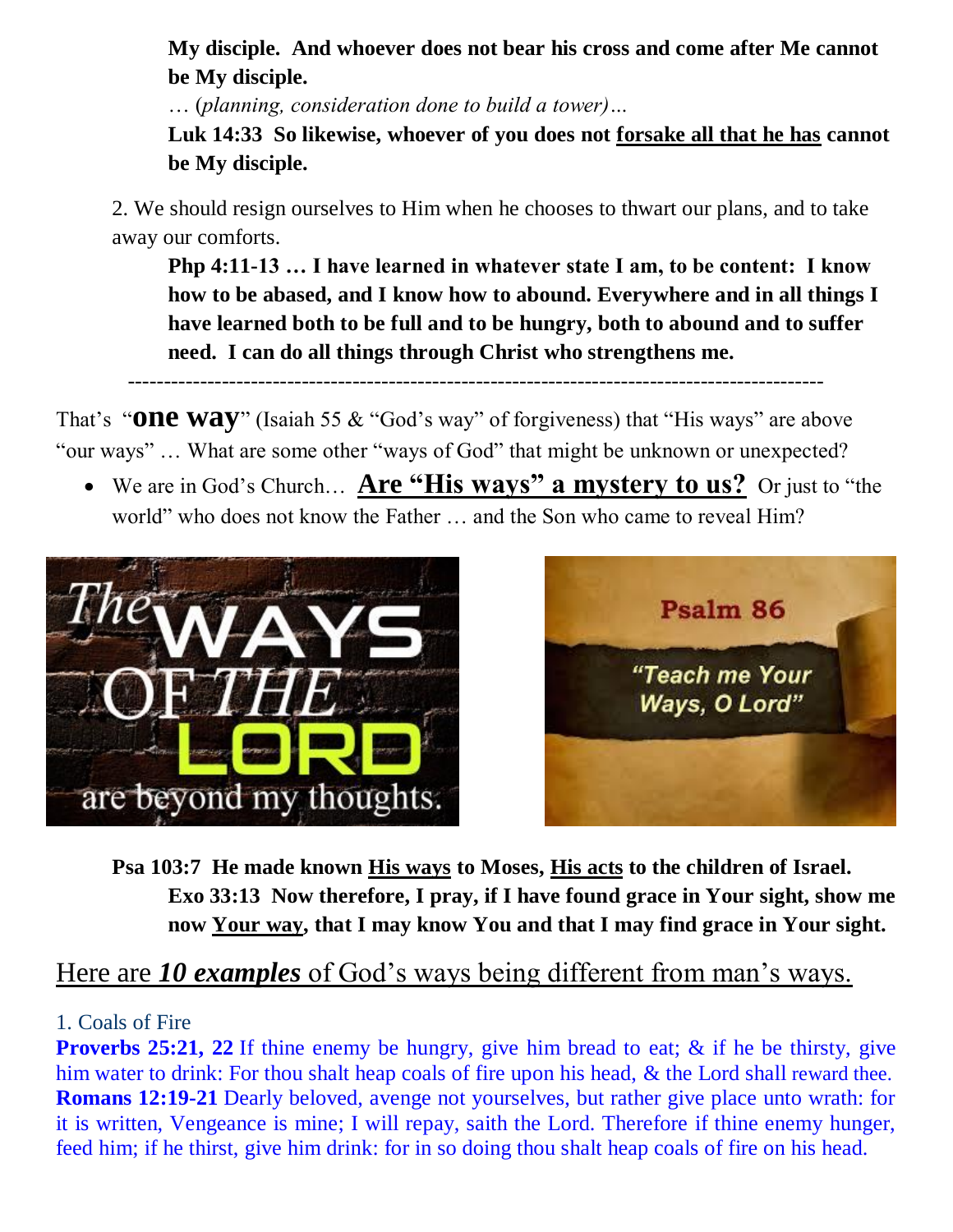These two passages have a similar theme: helping your enemy. It is not our place to try to destroy those who have done wrong toward us. We should leave the job of revenge to the Lord. He promises He will take care of His own children. Allow Him to do so.

*And what about those coals of fire?* This is a figure of speech. In Bible times (and in many places still today) people carried things balanced on their heads. If the fire in your house went out you would not be able to cook or keep the house warm. You would have to get some hot coals from a friend and carry them back to your house in a pail on your head. To heap coals of fire on someone's head meant to give them the life sustaining fire they needed to survive.

#### 2. Abraham and Isaac

**Genesis 22:2** And he said, Take now thy son, thine only son Isaac, whom thou lovest, and get thee into the land of Moriah; and offer him there for a burnt offering upon one of the mountains which I will tell thee of.

God told Abraham to sacrifice his beloved son Isaac. This was the son that God had given to Abraham and Sarah after they were well beyond child-bearing years.

But Abraham trusted God. He knew that God would be victorious in the end.

**Hebrews 11:19** Accounting that God was able to raise him up, even from the dead; from whence also he received him in a figure.

Abraham had full confidence that God would raise his son from the grave. This was before Abraham understood the coming resurrection of Christ. Abraham trusted that God would do a miracle and raise his son.

Even though he did not understand God's ways, he trusted God.

#### 3. Rejoice and Weep Appropriately

#### **Romans 12:15** Rejoice with them that do rejoice, and weep with them that weep.

Romans 12 is a great passage full of examples of God's teachings being different from

human nature. In verse 15 Paul tells us that we should rejoice with those who are rejoicing and weep with those who are hurting. Our nature does not always want us to do that.

Maybe it is a bit easier to empathize when someone is hurting than it is to rejoice when our friend rejoices. We might set a reminder each year on the anniversary of the death of a friend's "loved one" to **reach out** to the friend in some way



each year to let him know I am thinking about him and his loss that day… To grieve with him.

But what about rejoicing with a friend when something good happens to them? Or, even more difficult: how do we respond when an enemy has reason to rejoice? It is much more difficult.

Children are often good examples of human nature and how contradictory it is to God's desires. When one child wins a prize and the others do not, their reaction is sometimes comical. Or, at least it would be if it didn't so closely resemble our own reactions.

Watch children when their friend or enemy has something good or bad happen to them. See if you can notice the way that human nature differs from God's ways.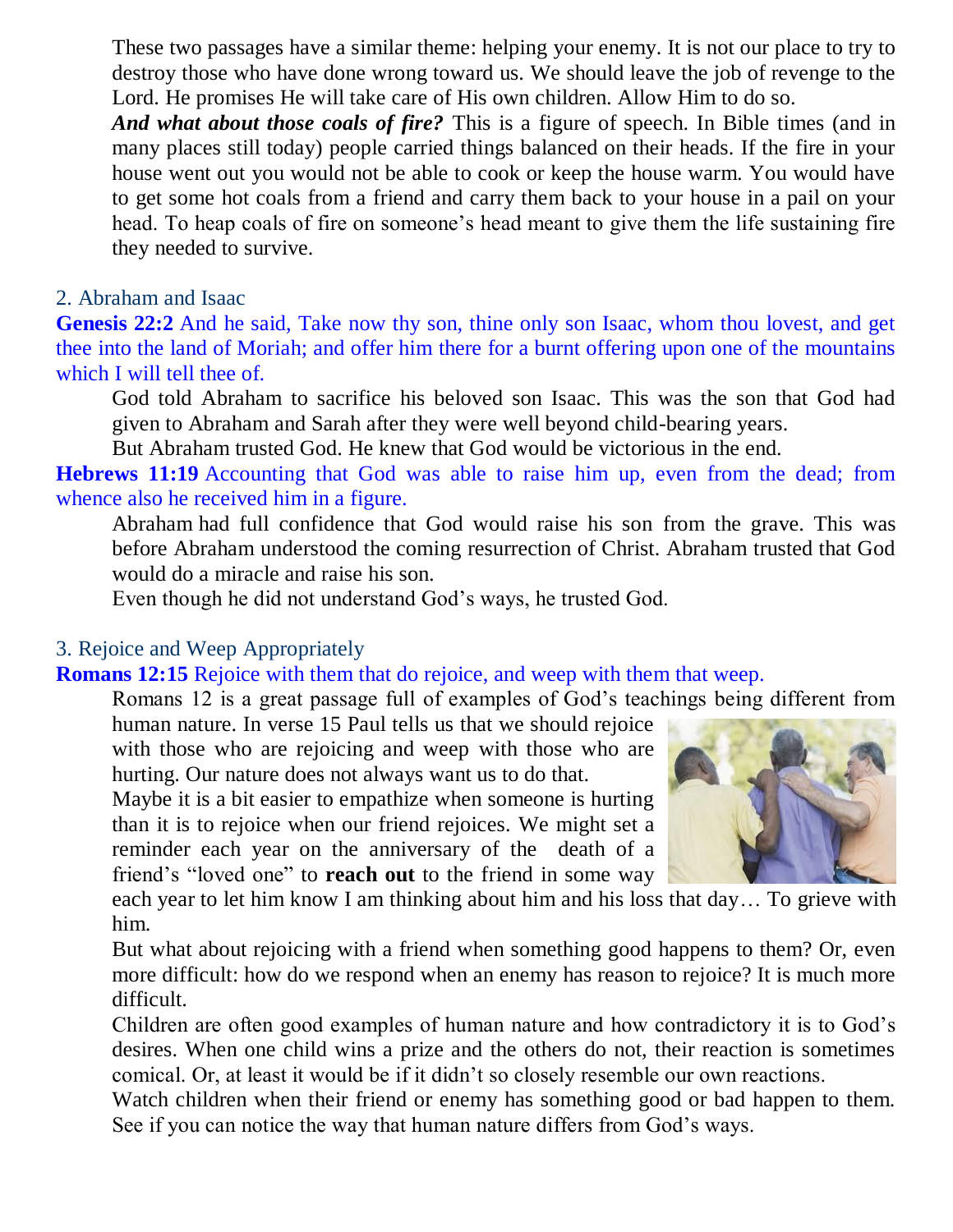#### 4. Battle of Jericho

**Joshua 6:3-5** And ye shall compass the city, all ye men of war, and go round about the city once. Thus shalt thou do six days. And seven priests shall bear before the ark seven trumpets of rams' horns: and the seventh day ye shall compass the city seven times, and the priests shall blow with the trumpets. And it shall come to pass, that when they make a long blast with the ram's horn, and when ye hear the sound of the trumpet, all the people shall shout with a great shout; and the wall of the city shall fall down flat, and the people shall ascend up every man straight before him.

Joshua stood looking at the city of Jericho when the captain of the Lord's host stood before him with his sword drawn against Joshua. Joshua asked if this angel was on the side of the children of Israel or worked for the enemy. The angel replied that he was on neither side but that he was a messenger from God.

After bowing down before the messenger, Joshua heard a battle plan that probably did not make much sense to him at the time. They were to walk around the city of Jericho once a day for six days. Then on the seventh day they were supposed to walk around Jericho seven times. The walls would fall.

As crazy as the plan sounded, Joshua went back and reported to the Hebrew soldiers that was the way they would take the city.

They obeyed God and saw a victory over the city of Jericho.

#### 5. Turn the Other Cheek



**Matthew 5:38-42** Ye have heard that it hath been said, An eye for an eye, & a tooth for a tooth: But I say unto you, That ye resist not evil: but whosoever shall smite thee on thy right cheek, turn to him the other also.  $\&$  if any man will sue thee at the law,  $\&$  take away thy coat, let him have thy cloak also. & whosoever shall compel thee to go a mile, go with him twain. Give to him that asketh thee, & from him that would borrow of thee turn not thou away.

In the Sermon on the Mount Jesus taught the people many things that went contrary to man's natural ways. Jesus told them that they should present themselves to their enemies in a docile manner.

Though traditional wisdom said that they should repay an eye for an eye, Jesus now says that they should go out of their way to be kind to those who were persecuting them.

Even God's Old Testament law taught "an eye for an eye." But the thing to remember was that it was the law, & those responsible for upholding the law, to dole out the punishment. This was not the role of the one who had been wronged. Yet, people had taken the law into their own hands & chose to meet out punishment in their own way.

Allow the legal system & God to give punishment as necessary. Do not take the law into your own hands. While our nature teaches us that we should, God's way says that we should trust those with authority.

#### 6. Love Your Enemy

**Matthew 5:43-47** Ye have heard that it hath been said, Thou shalt love thy neighbour, & hate thine enemy. But I say unto you, Love your enemies, bless them that curse you, do good to them that hate you,  $\&$  pray for them which despitefully use you,  $\&$  persecute you; That ye may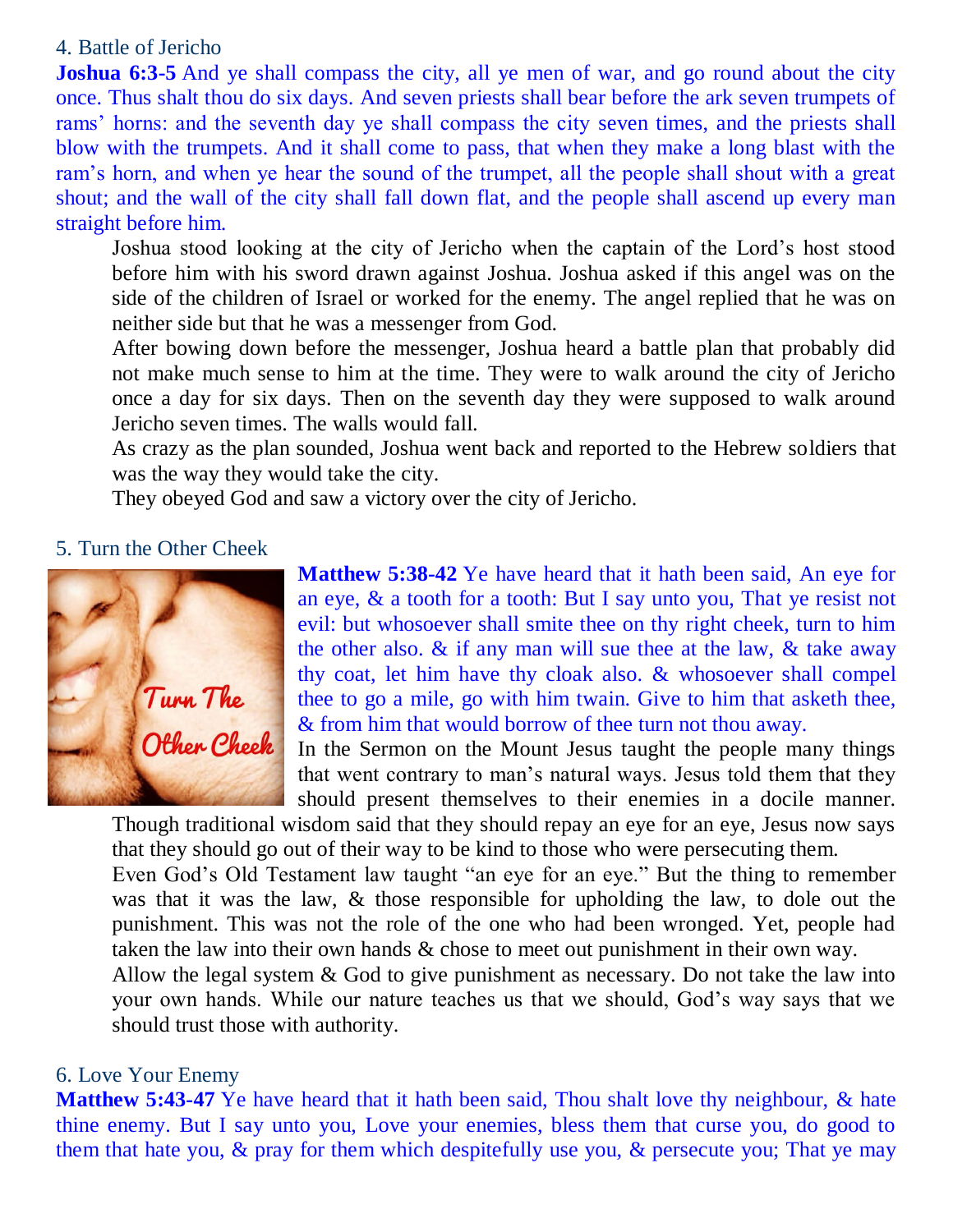be the children of your Father which is in heaven: for he maketh his sun to rise on the evil & on the good,  $\&$  sendeth rain on the just  $\&$  on the unjust. For if ye love them which love you, what reward have ye? do not even the publicans the same? & if ye salute your brethren only, what do ye more than others? do not even the publicans so?

Again Jesus is teaching something contrary to traditional wisdom. He says that we should love our enemy. It is natural to love those who are your friends. Or at least who are not out to harm you. But Jesus turns this traditional wisdom upside down & tells us that we should love those who mistreat us. God can send punishment as necessary.

#### 7. Gideon's Army

**Judges 7:7** & the Lord said unto Gideon, By the three hundred men that lapped will I save you,  $\&$  deliver the Midianites into thine hand: & let all the other people go every man unto his place.

God asked Gideon to go against an army of 135,000 with a band of only 300 men. [Gideon](https://www.whatchristianswanttoknow.com/gideon-bible-story-summary-with-lesson/) started with 32,000 men which was still a small number against the enemy. Yet God asked Gideon to pare the army down to just 300 so that when the victory came it was obvious that it was the hand of God.

#### 8. Jonah

**Jonah 1:1-3** Now the word of the Lord came unto Jonah the son of Amittai, saying, Arise, go to Nineveh, that great city, & cry against it; for their wickedness is come up before me. But Jonah rose up to



flee unto Tarshish from the presence of the Lord, & went down to Joppa; & he found a ship going to Tarshish: so he paid the fare thereof, & went down into it, to go with them unto Tarshish from the presence of the Lord.

Jonah is an example of someone who did not agree with God's plan & tried to run away from God's leading. Of course, he did not get very far on his own. Though he jumped on a ship to flee from God's presence, God brought him back by way of a great fish to the land where God called him.

#### 9. Salvation is a Gift, Not a Reward

**Romans 4:2-5** For if Abraham was justified by works, he has something to boast about, but not before God. For what does the Scripture say? "ABRAHAM BELIEVED GOD, & IT WAS ACCOUNTED TO HIM FOR RIGHTEOUSNESS." Now to him who works, the wages are not counted as grace but as debt. But to him who does not work but believes on Him who justifies the ungodly, **his faith** is accounted for righteousness

Abraham's salvation came through faith in God & His promised Redeemer. He was not saved by works & neither are we.

**Ephesians 2:8, 9** For by grace are ye saved through faith; & that not of yourselves: it is the gift of God: Not of works, lest any man should boast.

Religion wants to **work** for salvation, but that is not what the Bible teaches. Salvation is a gift of grace from God. It is not something we earn or purchase. The purchase was done by Christ on the cross & is now offered to us freely. Some people, because of the pride of human nature, never accept this gift. They want to earn what is impossible to earn.